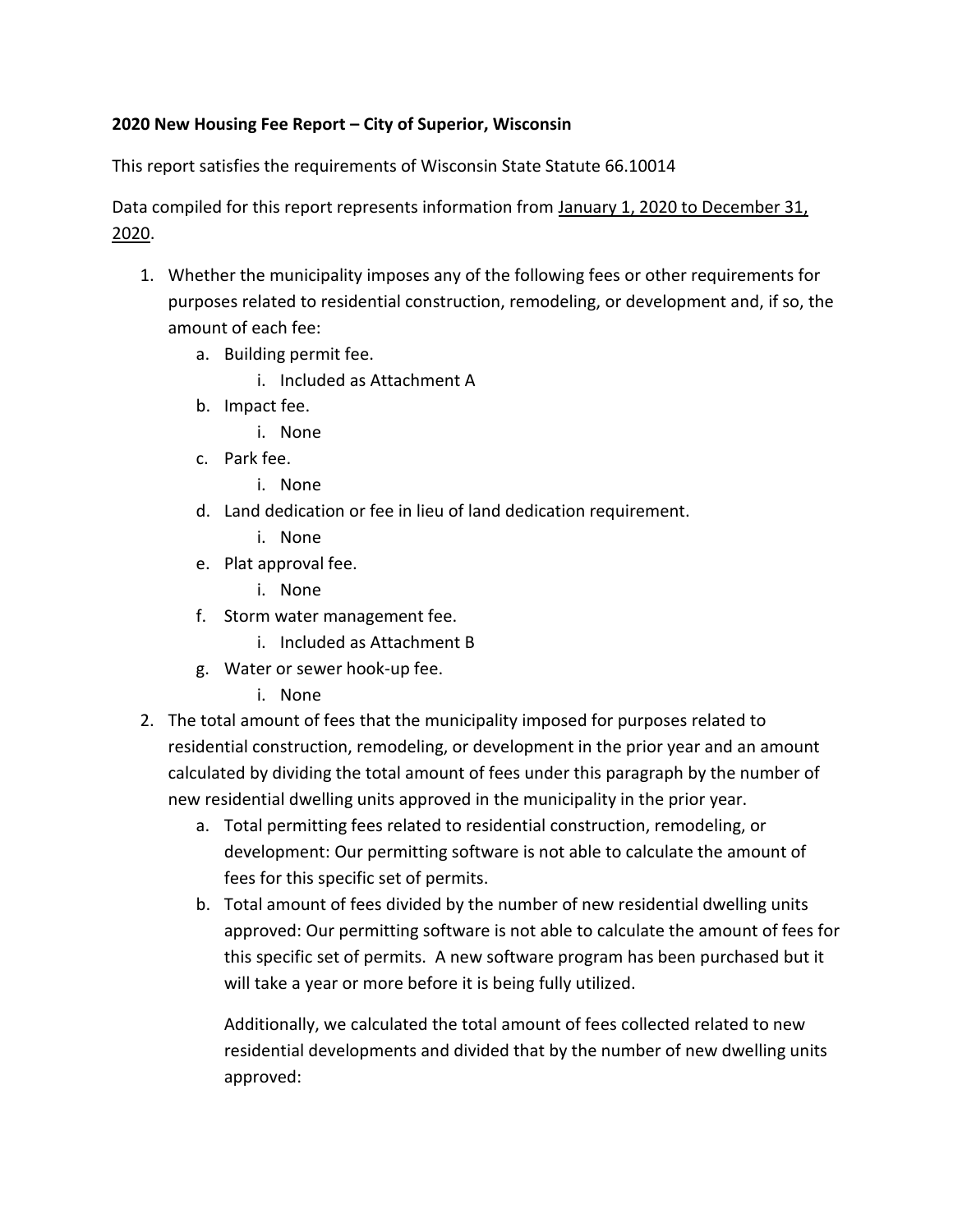\$10,930.50/6=\$1,821.75 of fees charged per new dwelling unit developed (4 single family homes and 1 duplex included

\$50,653.35/130=\$389.64 of fees charged per new multi-family unit in the 130 unit development.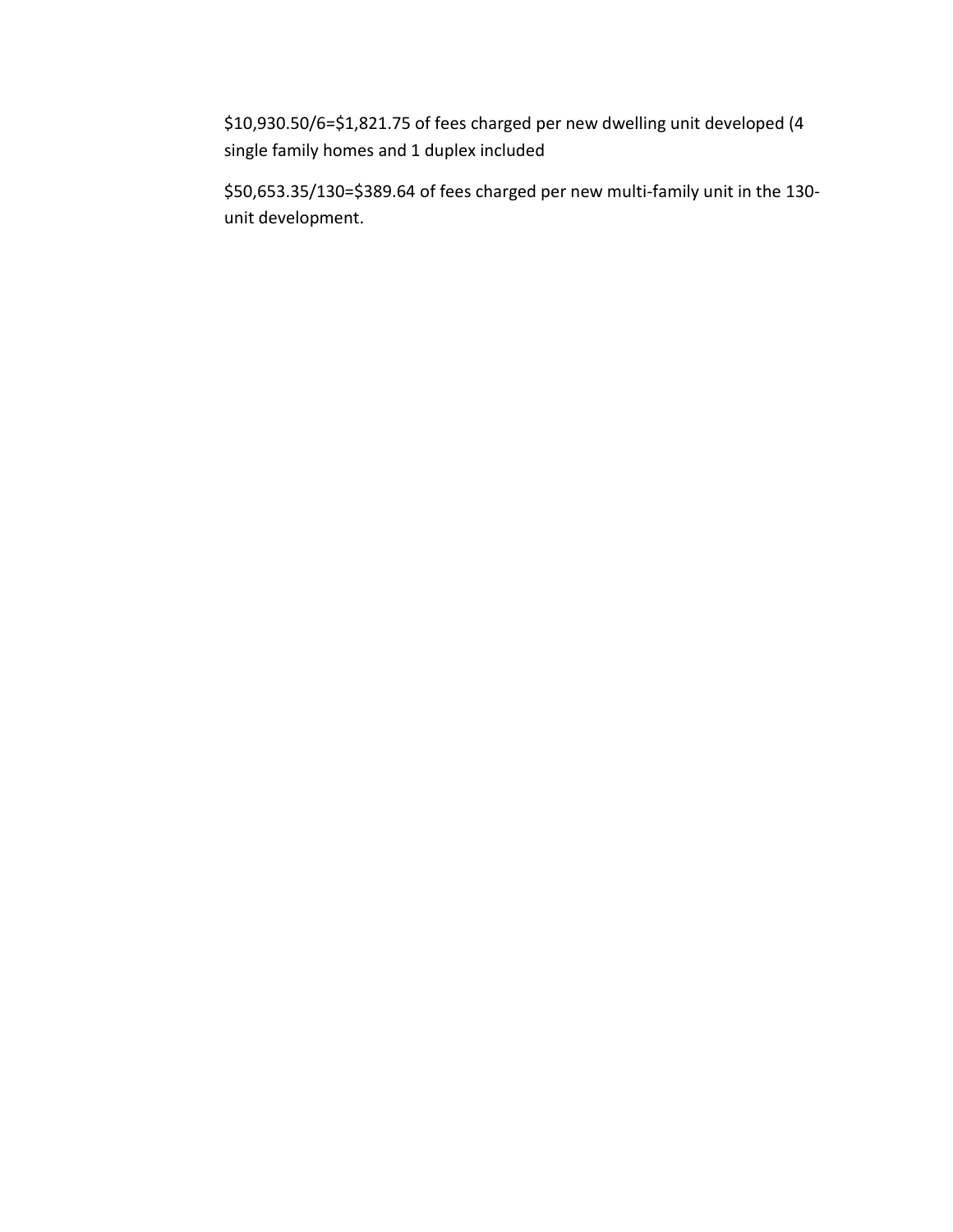#### **New Construction Permit**

| <b>Fee Summary</b>                                     |                     |          | Sub-Total | This space for office use.                                           |
|--------------------------------------------------------|---------------------|----------|-----------|----------------------------------------------------------------------|
| <b>New</b>                                             | \$1,000.00 Base Fee |          | \$        |                                                                      |
| Addition                                               | \$300.00 Base Fee   |          | \$        |                                                                      |
| <b>Total Finished Area</b>                             | sq. ft.             | x \$0.50 | Ş         |                                                                      |
| <b>Total Non-Finished Area</b>                         | sq. ft.             | x \$0.25 | \$        |                                                                      |
| New Manufactured Home                                  | \$500.00            |          | \$        |                                                                      |
| Manufactured Home Change-<br>out                       | \$250.00            |          | \$        | of any<br>And the company's company<br>and the company's company and |
| <b>Early Start</b><br>\$2,000.00<br>Footing/Foundation |                     |          | \$.       |                                                                      |
| <b>Grand Total</b><br>$\sim$ $\sim$                    |                     |          | S.        |                                                                      |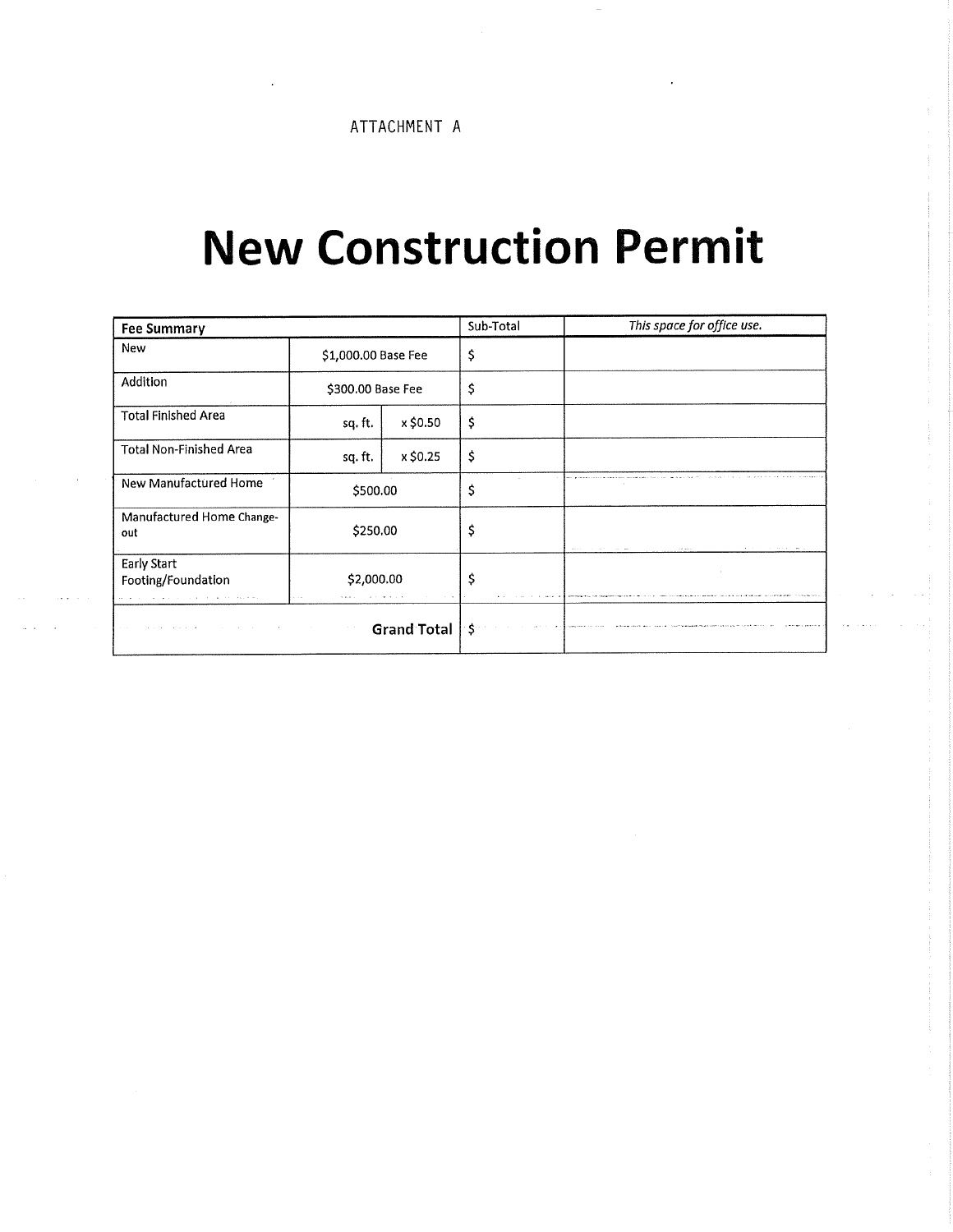## **Building Alteration Permit**

| *PROJECT COST: \$                                                                                                                                              |              |           |
|----------------------------------------------------------------------------------------------------------------------------------------------------------------|--------------|-----------|
| Fee Summary                                                                                                                                                    | Fees         | Sub-Total |
| Roof                                                                                                                                                           |              |           |
| Siding                                                                                                                                                         | \$30.00 each |           |
| Windows/Doors (opening size unchanged)                                                                                                                         |              |           |
| Any 2 or more of the above                                                                                                                                     | \$50.00      |           |
| General Alterations: Base Fee (Under \$5,000 in project cost*): \$30.00 Plus \$20.00 per \$1,000<br>of project cost. (*Project cost between \$500 and \$4,999) |              | \$        |
| General Alterations: Base Fee (Over \$5,000 in project cost*): \$100.00 Plus \$10.00 per \$1,000<br>of project cost. *Round project cost up to next thousand.  |              | \$        |
| *Estimated construction cost must be reasonable and verifiable. Construction cost to include fair market value of<br>labor and materials                       |              |           |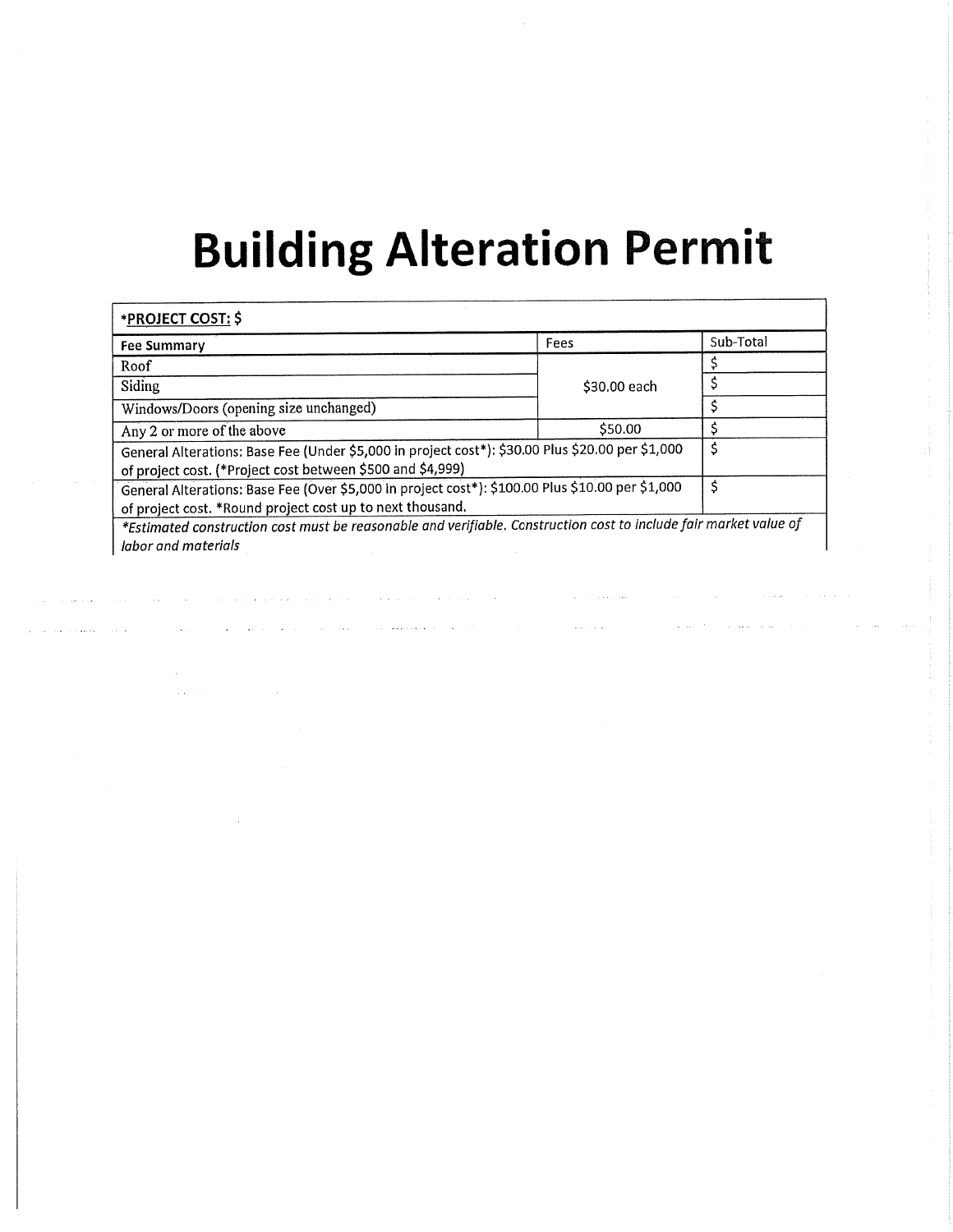## **Accessory Structure Permit**

| <b>Fee Summary</b>          |               | Fees                                                                                                              | Sub-Total |
|-----------------------------|---------------|-------------------------------------------------------------------------------------------------------------------|-----------|
| <b>Accessory Structures</b> | Total Sq. Ft. | \$00.25 per sq. ft. (min fee \$30.00)                                                                             |           |
| Fence                       |               | \$30.00                                                                                                           |           |
| labor and materials         |               | *Estimated construction cost must be reasonable and verifiable. Construction cost to include fair market value of |           |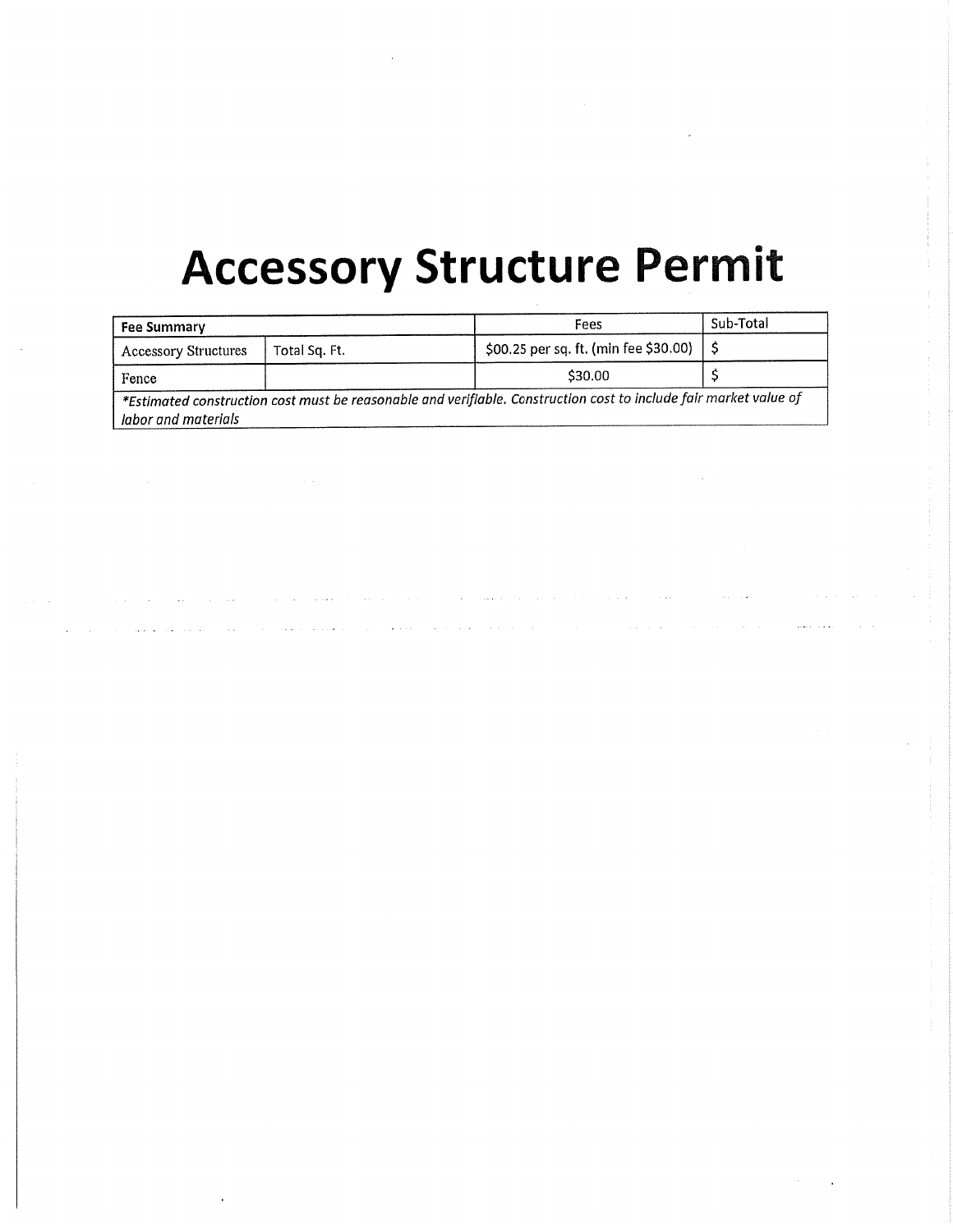# **Plumbing Permit**

| <b>Fee Summary</b>                          |   |        |   |            |                      | Qty. | $Sub-$<br>Total | This space for office use. |
|---------------------------------------------|---|--------|---|------------|----------------------|------|-----------------|----------------------------|
| Gas Lateral                                 | □ | Repair | Π | Replace    | \$60,00 each         |      | S               |                            |
| Water Lateral                               | Ο | Repair | U | Replace    | \$60,00 each         |      | Ş               |                            |
| Sewer Lateral                               | D | Repair | O | Replace    | \$60.00 each         |      | \$              |                            |
| Gas Piping (interior)                       |   |        |   |            | \$60.00              |      | \$              |                            |
| Water Piping (Interior)                     |   |        |   |            | \$60.00              |      | \$              |                            |
| Sewer Piping (interior)                     |   |        |   |            | \$60.00              |      | \$              |                            |
| Reconnect (Gas, Water or Sewer)             |   |        |   |            | \$60.00              |      | \$              |                            |
| Lawn Irrigation System                      |   |        |   | $\sim$ 1.4 | \$60.00              |      | \$              |                            |
| Water Heater Replacement (like for like)    |   |        |   |            | \$40.00<br>each unit |      | \$              |                            |
| Sewer Cap (abandoned sewer)                 |   |        |   |            | \$30.00              |      | \$              |                            |
| Water Service Cap (abandoned water service) |   |        |   |            | \$30.00              |      | \$              |                            |
| Gas Service Cap (abandoned gas service)     |   |        |   |            | \$30.00              |      | Ś               |                            |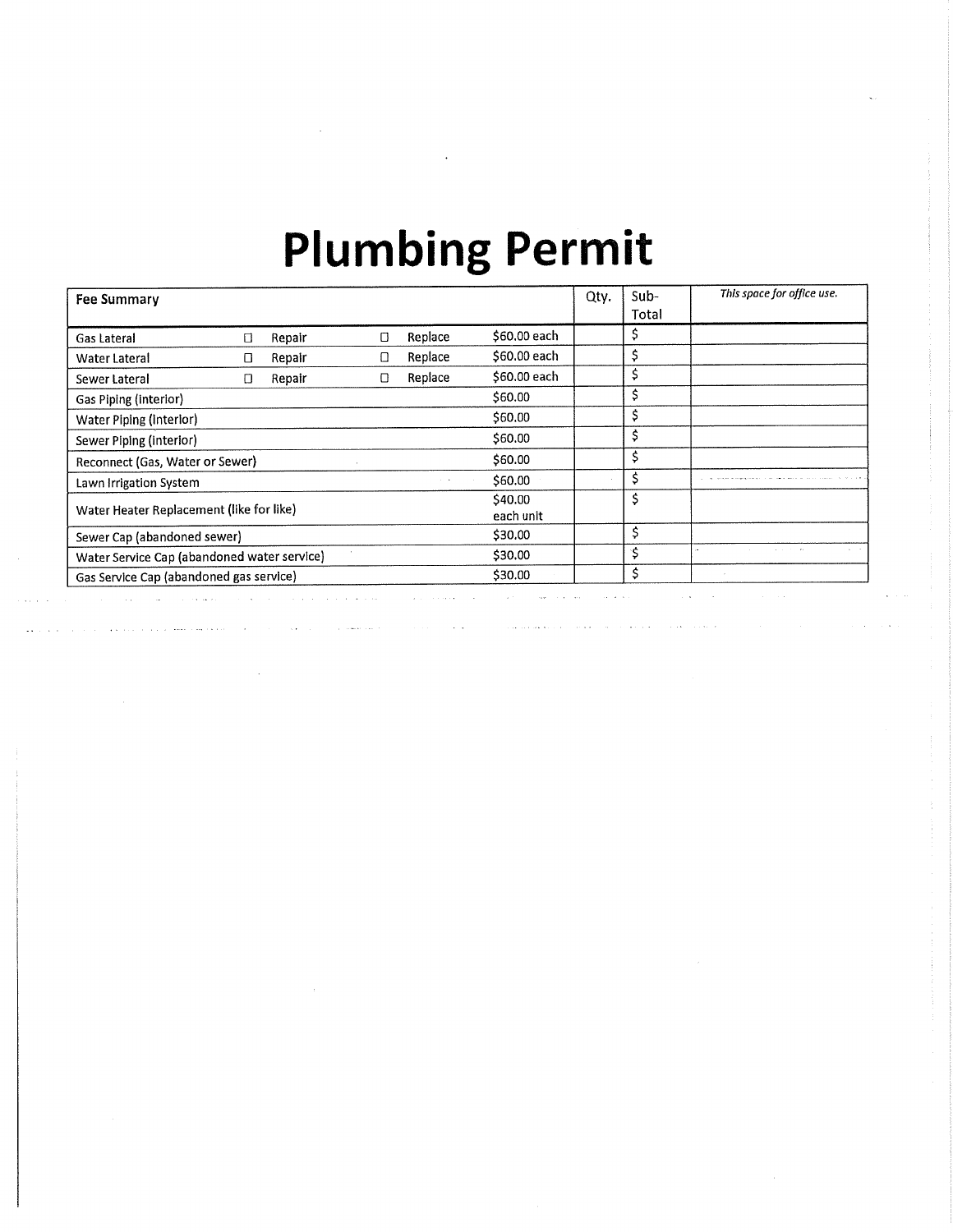## **Electrical Permit**

| <b>Fee Summary</b>                             |          | Quantity | Sub-total | This space for office use. |
|------------------------------------------------|----------|----------|-----------|----------------------------|
| <b>Temporary Service</b>                       | \$60.00  |          |           |                            |
| Service panel replacement or upgrade (0-200    | \$60.00  |          | Ş         |                            |
| Amp)                                           |          |          |           |                            |
| Service panel replacement or upgrade (Over 200 | \$100.00 |          | \$        |                            |
| Amp)                                           |          |          |           |                            |
| Garage service or feeder panel and garage      | \$60.00  |          | \$        |                            |
| interior wiring                                |          |          |           |                            |
| Add 1-3 circuits                               | \$40.00  |          | \$        |                            |
| Add 4-10 circuits                              | \$100.00 |          | \$        |                            |
| Add 10+ circuits                               | \$150.00 |          | \$        |                            |
| Add 1-3 Devices or Fixtures                    | \$40.00  |          |           |                            |
| Add 4-10 Devices or Fixtures                   | \$100.00 |          |           |                            |
| Add 10+ Devices or Fixtures                    | \$150.00 |          |           |                            |
| Above ground swimming pool/hot tub electrical  | \$60.00  |          | \$        |                            |
| permit                                         |          |          |           |                            |
| In ground swimming pool electrical permit      | \$100.00 |          | \$        |                            |
| Miscellaneous electrical wiring                | \$60.00  |          | Ś         |                            |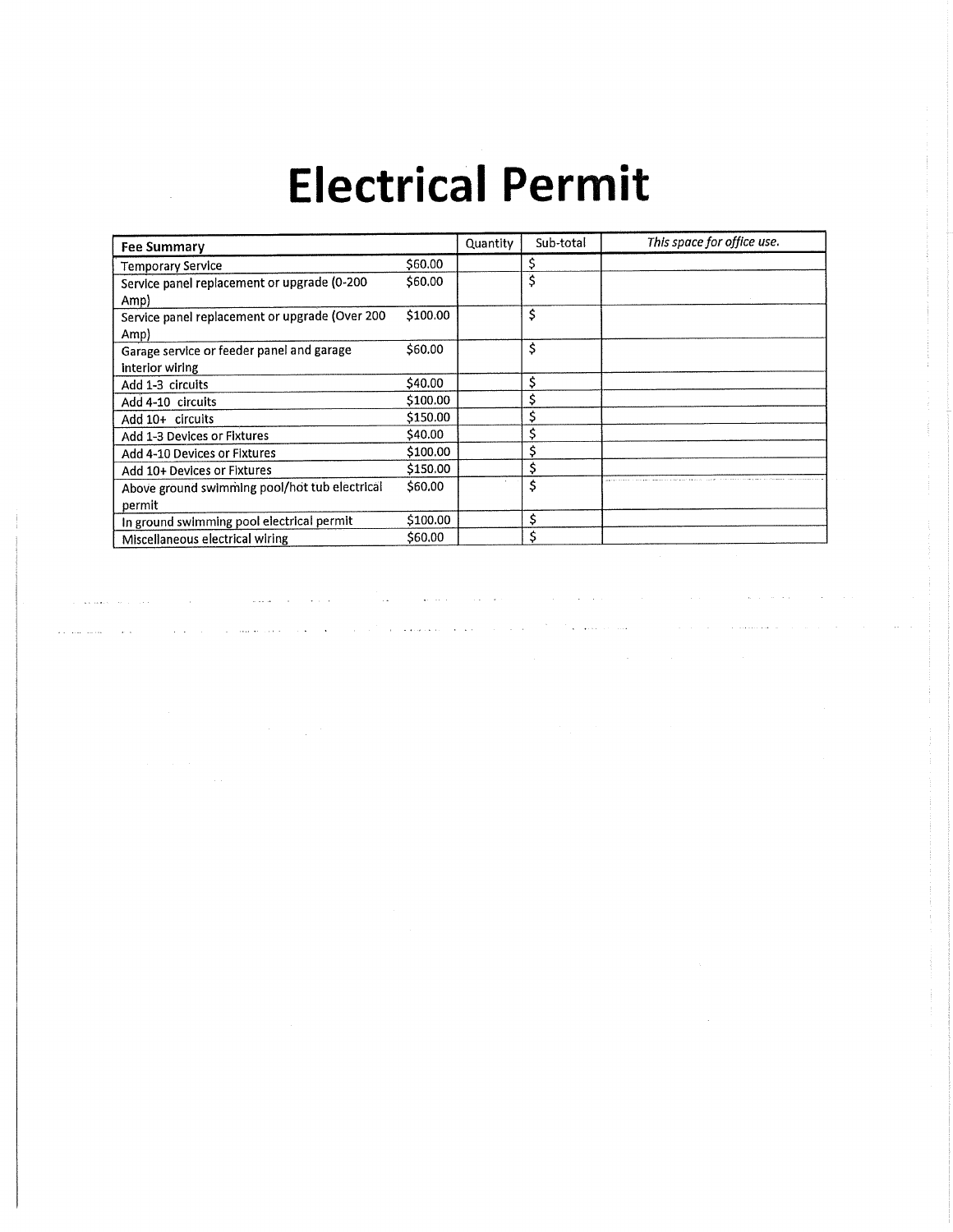### **HVAC Permit**

| <b>Fee Summary</b>                                       | Permit<br>Fees | Quantity | Sub-Total | This space for office use. |
|----------------------------------------------------------|----------------|----------|-----------|----------------------------|
| Heating unit regardless of fuel type or<br>energy source | \$60.00        |          |           |                            |
| Duct System (over 15 feet of duct length)                | \$60.00        |          |           |                            |
| Air Exchange System                                      | \$60.00        |          |           |                            |
| Fireplace                                                | \$60,00        |          |           |                            |
| In-floor Heating Tubing                                  | \$60,00        |          |           |                            |
| Unit Heater                                              | \$60.00        |          |           |                            |
| Air Conditioner (not window unit)                        | \$60.00        |          |           |                            |
| <b>Heat Pump</b>                                         | \$60.00        |          |           |                            |
| Gas Piping and Pressure Test                             | \$60.00        |          |           |                            |
| Kitchen Exhaust Fan                                      | \$60.00        |          |           |                            |
| <b>Bathroom Exhaust Fan</b>                              | \$60.00        |          |           |                            |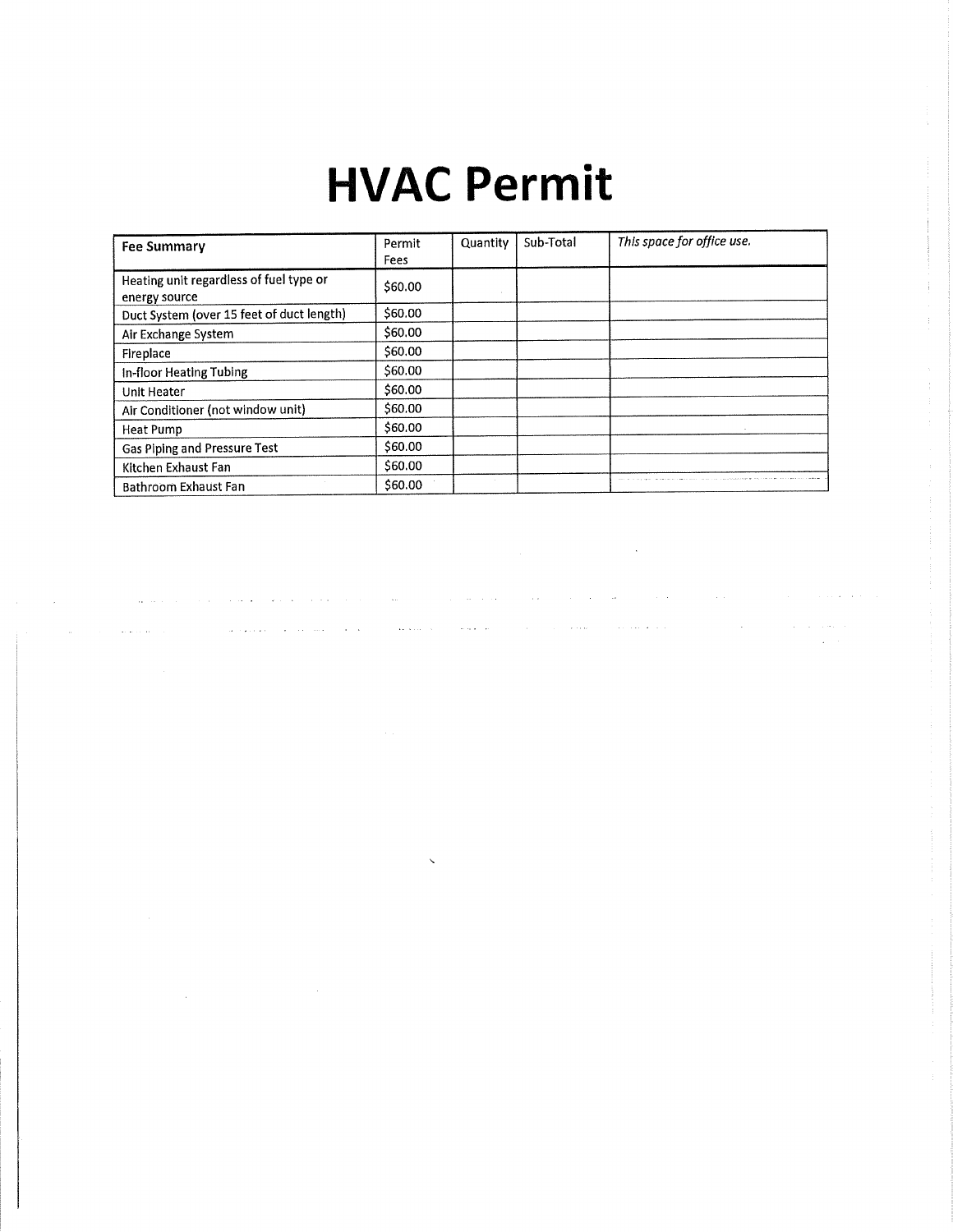## **Combination Permit**

| Fee Summary (detailed fee structure attached)    |                                      | Sub-Total |
|--------------------------------------------------|--------------------------------------|-----------|
| Water Heater Installation<br>А.                  | \$75.00                              |           |
| Boiler w/Water Mate<br>В.<br>Installation        | \$75.00                              |           |
| <b>Furnace Installation</b><br>C.                | \$75.00                              |           |
| Fireplace/Fireplace Insert<br>D.<br>Installation | \$75.00                              |           |
| <b>Basement Waterproofing</b><br>Е.              | \$180.00                             |           |
| <b>Gas Piping</b><br>F.                          | \$60.00                              |           |
| Mobile Home Installation<br>G.                   | \$180.00                             |           |
| H. Garage Construction                           | Total Sq.<br>$$00.25 \times$<br>Feet |           |
| Kitchen Remodel                                  | \$180.00                             |           |
| <b>Bathroom Remodel</b>                          | \$180.00                             |           |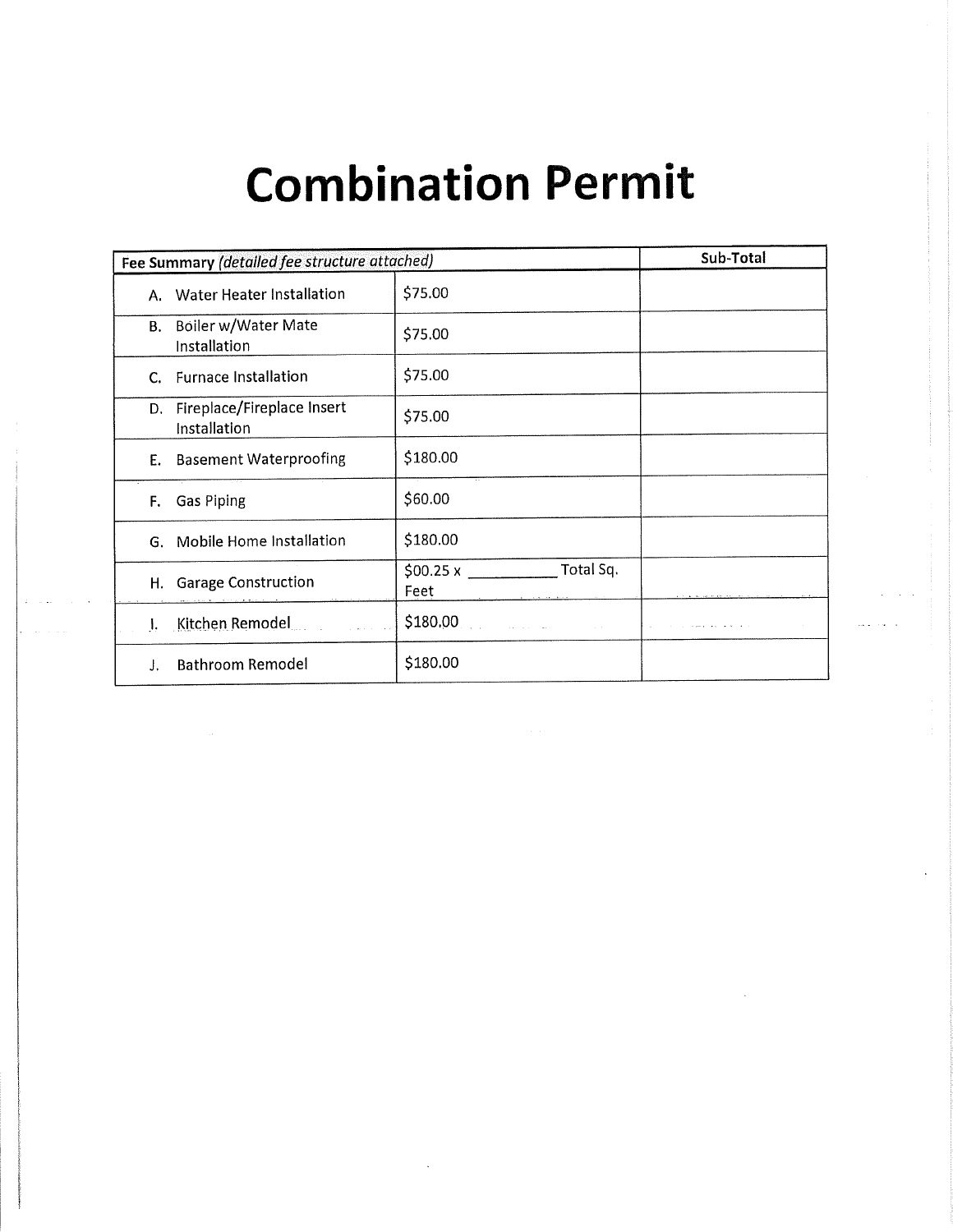#### **Combination or Package Permits (Residential)**

 $\ddot{\phantom{a}}$ 

|    | A. Water Heater Installation (Plumbing) includes:<br>Gas piping (Mechanical-gas fitter) or;                 | One inspection trip                      | \$75.00            |
|----|-------------------------------------------------------------------------------------------------------------|------------------------------------------|--------------------|
|    | Grounded electrical circuit with overcurrent protection and/or<br>٠<br>electrical CSST bonding (Electrical) |                                          |                    |
| В. | Boiler w/Water Mate (Mechanical) includes:                                                                  | One inspection trip                      | \$75.00            |
|    | Gas piping and gas test (Mechanical-gas fitter) and/or;<br>$\bullet$                                        |                                          |                    |
|    | Grounded electrical circuit with overcurrent protection and/or;<br>٠                                        |                                          |                    |
|    | Connection to potable water supply (Plumbing)                                                               |                                          |                    |
|    | C. Furnace (Mechanical) includes:                                                                           | One inspection trip                      | \$75.00            |
|    | Gas piping and gas test (Mechanical-gas fitter) and/or;<br>$\bullet$                                        |                                          |                    |
|    | Grounded electrical circuit with overcurrent protection and/or<br>۰                                         |                                          |                    |
|    | electrical CSST bonding (Electrical)                                                                        |                                          |                    |
|    | Receptor for condensate drain (Plumbing)                                                                    |                                          |                    |
|    | D. Fireplace/Fireplace Insert (Mechanical) includes:                                                        | One inspection trip                      | \$75.00            |
|    | Gas piping (Mechanical-gas fitter) and;                                                                     |                                          |                    |
|    | Grounded electrical circuit with overcurrent protection and/or electrical CSST bonding (Electrical)         |                                          | \$180.00           |
| Е. | Basement Waterproofing (Building) includes:                                                                 | Three inspection trips                   |                    |
|    | Drain tile piping and drainage stone (Plumbing)<br>٠                                                        |                                          |                    |
|    | Grounded electrical pump circuit with overcurrent protection (Electrical)<br>۰                              |                                          |                    |
|    | Reconstruction of steps and decks (Building)<br>٠<br>Site plan and erosion control plan required.           |                                          |                    |
|    | $\bullet$<br>Sump pit and sump pump with piping (Plumbing)                                                  |                                          |                    |
| F. | Gas Piping (Mechanical or Plumbing) includes:                                                               | One inspection trip                      |                    |
|    | \$60,00                                                                                                     |                                          |                    |
|    | Electrical CSST bonding (Electrical)<br>٠                                                                   |                                          |                    |
| G. | Mobile Home Installation (Building) includes:                                                               | Three inspection trips<br>$\mathbb{R}^2$ | \$180.00           |
|    | Construction of foundation slab (Building)<br>$\bullet$                                                     |                                          |                    |
|    | Setting and blocking of home (Building)<br>۰                                                                |                                          |                    |
|    | Connection of water and sewer (Plumbing)<br>۰                                                               |                                          |                    |
|    | Connection of gas piping (Plumbing or Mechanical-gas fitter)                                                |                                          |                    |
|    | Connection of electrical system (Electrical)<br>۰                                                           |                                          |                    |
|    | Installation of skirting and deck/stairways (Building)<br>$\bullet$                                         |                                          |                    |
| Η. | Garage Construction (Building) includes:                                                                    | Three inspection trips                   | \$0.25 per sq. ft. |
|    | Electrical service or feeder connection and interior wiring (Electrical)<br>۰                               |                                          |                    |
|    | Installation and connection to concrete encased electrode (Electrical)                                      |                                          |                    |
|    | Garage floor drain (Plumbing)<br>٠<br>Heating system or gas piping (not included, separate permit required) |                                          |                    |
|    | Kitchen Remodel (Building) includes:                                                                        | Three inspection trips                   |                    |
| Ι. | \$180.00                                                                                                    |                                          |                    |
|    | Plumbing alterations including Dish Washer installation (Plumbing)<br>٠                                     |                                          |                    |
|    | Kitchen electrical circuits (Electrical)<br>٠                                                               |                                          |                    |
|    | Gas piping alterations or installations (Plumbing or Mechanical-gas fitter)<br>٠                            |                                          |                    |
|    | Kitchen exhaust fan installation (Mechanical)                                                               |                                          |                    |
|    | Kitchen window installation and other kitchen alterations (Building)                                        |                                          |                    |
| J. | Bathroom Remodel (Building) includes:                                                                       | Three inspection trips                   | \$180.00           |
|    | Bathroom electrical circuits (Electrical)                                                                   |                                          |                    |
|    | Water and drain/vent piping alterations or installations (Plumbing)<br>۰                                    |                                          |                    |
|    | Bathroom exhaust fan installation (Mechanical)                                                              |                                          |                    |
|    | Bathroom window installation and other structural alterations (Building)                                    |                                          |                    |
|    | Construction of wall and floor finishes. (Building)                                                         |                                          |                    |
|    |                                                                                                             |                                          |                    |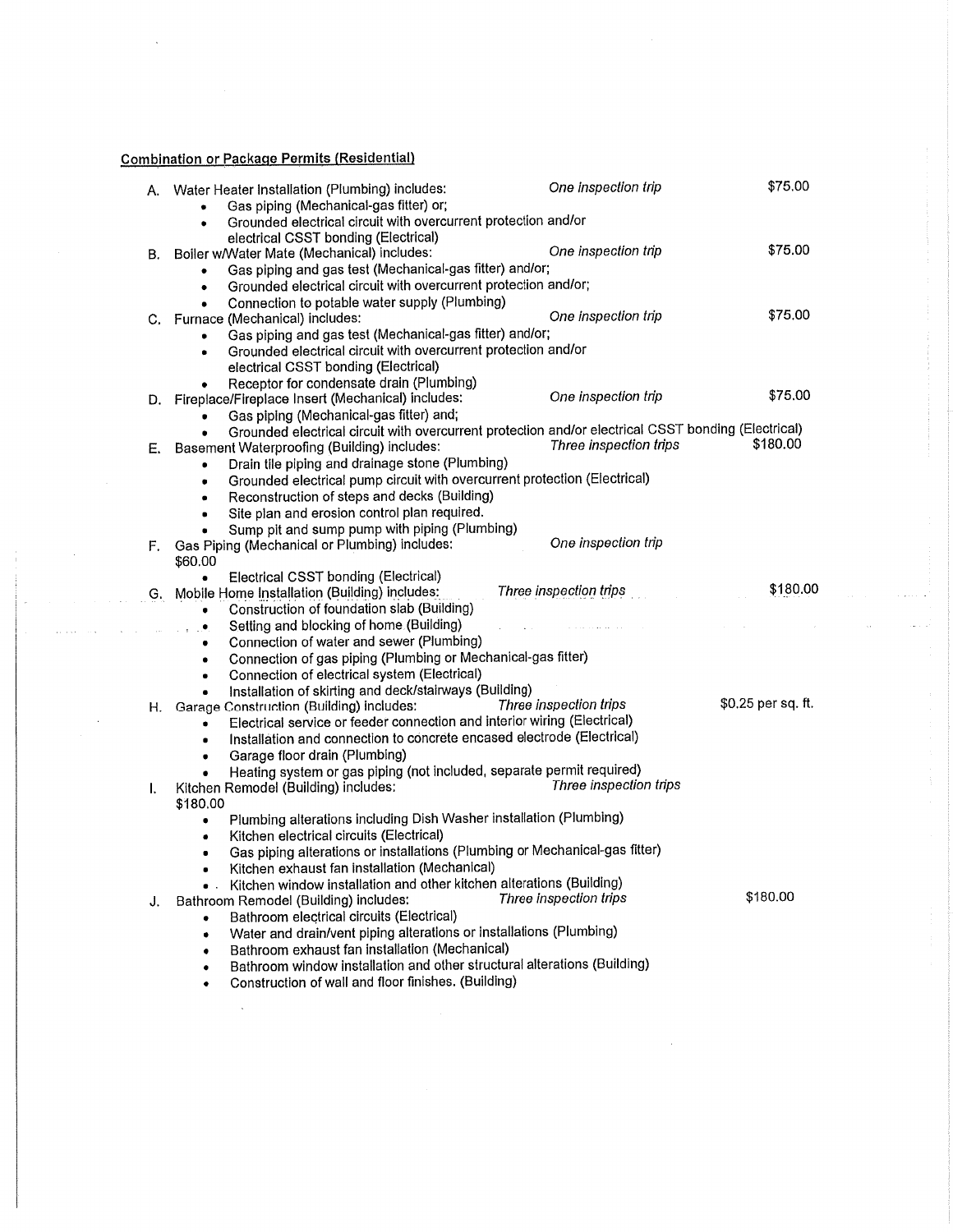# **Land Disturbing Activity Permit**

| <b>Fee Summary</b>        | Number | Fee              | Sub-Total |
|---------------------------|--------|------------------|-----------|
| Street Signs and/or Poles |        | \$40.00 each     |           |
| Boring: 1 or 2 Pits       |        | \$100.00         |           |
| Boring: 3 or more Pits    |        | \$40.00 each pit |           |
| Excavating                |        | \$40.00          |           |
| Grading                   |        | \$100.00         |           |
| Driveway                  |        | \$65.00          |           |
| Sidewalk Closure          |        | \$40.00          |           |
| <b>Street Closure</b>     |        | \$40.00          |           |